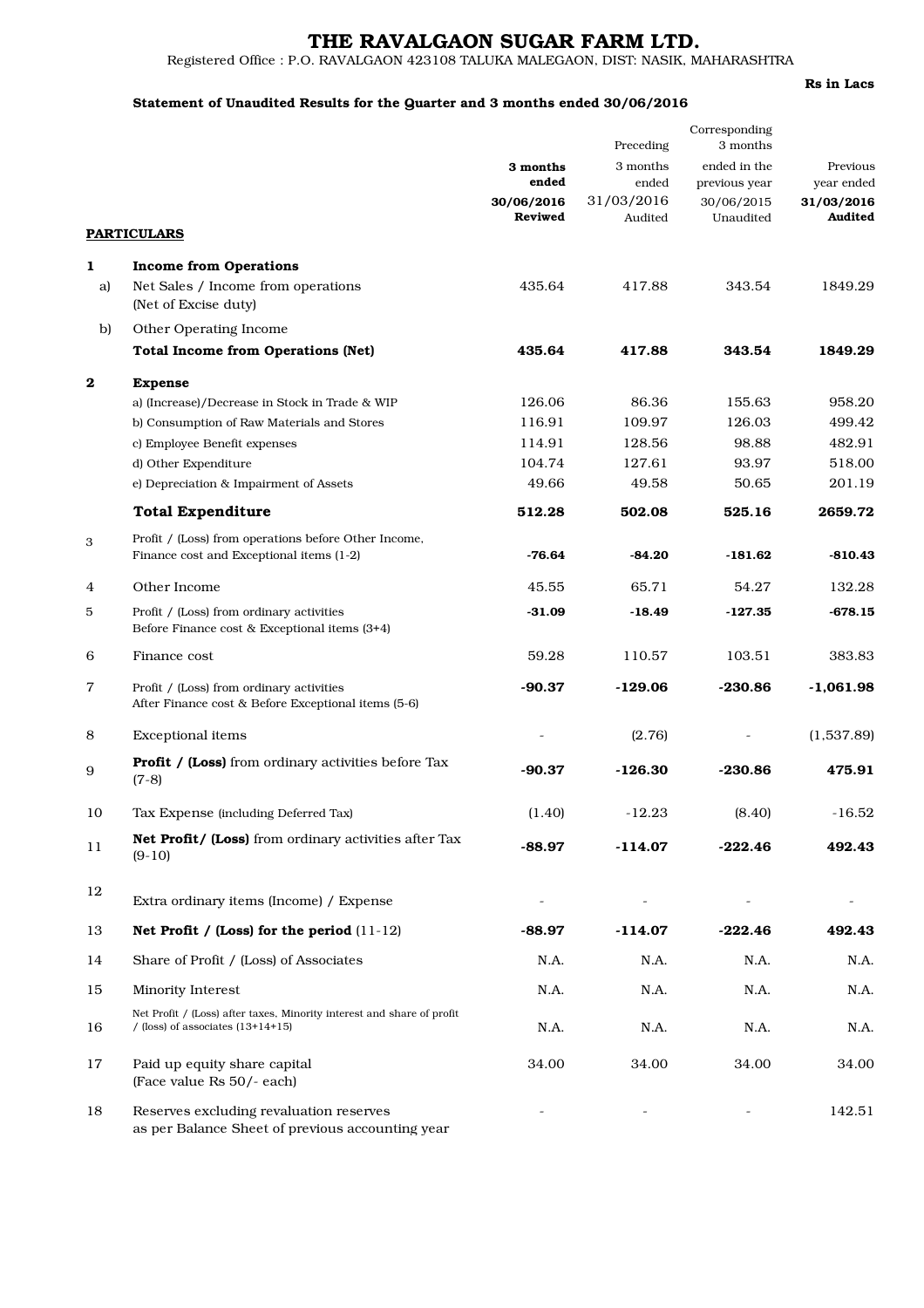# THE RAVALGAON SUGAR FARM LTD.

Registered Office : P.O. RAVALGAON 423108 TALUKA MALEGAON, DIST: NASIK, MAHARASHTRA

## Statement of Unaudited Results for the Quarter and 3 months ended 30/06/2016

|  |  | Rs in Lacs |
|--|--|------------|
|--|--|------------|

|       |                                                                                                            |                   | Preceding         | Corresponding<br>3 months     |                        |  |
|-------|------------------------------------------------------------------------------------------------------------|-------------------|-------------------|-------------------------------|------------------------|--|
|       |                                                                                                            | 3 months<br>ended | 3 months<br>ended | ended in the<br>previous year | Previous<br>year ended |  |
|       |                                                                                                            | 30/06/2016        | 31/03/2016        | 30/06/2015                    | 31/03/2016             |  |
|       | <b>PARTICULARS</b>                                                                                         | Reviwed           | Audited           | Unaudited                     | Audited                |  |
|       |                                                                                                            |                   |                   |                               |                        |  |
| 19.i  | Earnings per share (before exceptional and extraordinary items)<br>(of Rs 50/- each) Not annualised        |                   |                   |                               |                        |  |
|       | a) Basic                                                                                                   | Rs.-132.90        | Rs.-189.79        | Rs.-339.50                    | Rs.-1,561.74           |  |
|       | b) Diluted                                                                                                 | Rs.-132.90        | Rs.-189.79        | Rs. - 339.50                  | Rs.-1,561.74           |  |
| 19.ii | Earnings per share (after exceptional and extraordinary items)<br>(of Rs 50/- each) Not annualised         |                   |                   |                               |                        |  |
|       | a) Basic                                                                                                   | Rs.-130.84        | Rs.-167.75        | Rs.-327.15                    | Rs.724.16              |  |
|       | b) Diluted                                                                                                 | Rs.-130.84        | Rs.-167.75        | Rs.-327.15                    | Rs.724.16              |  |
| Δ     | <b>Particulars of Shareholding</b>                                                                         |                   |                   |                               |                        |  |
| 1)    | <b>Public Shareholding</b>                                                                                 |                   |                   |                               |                        |  |
|       | Number of shares                                                                                           | 31,753            | 31,753            | 31,753                        | 31,753                 |  |
|       | Percentage of shareholding                                                                                 | 46.70%            | 46.70%            | 46.70%                        | 46.70%                 |  |
| 2)    | Promoters and Promoter group Shareholding<br>a) Shares Pledged / Encumbered                                |                   |                   |                               |                        |  |
|       | Number of shares                                                                                           | Nil               | Nil               | Nil                           | Nil                    |  |
|       | Percentage of Promoters' Shareholding                                                                      | Nil               | Nil               | Nil                           | Nil                    |  |
|       | (as a % of the total shareholding of Promoter and Promoter group)                                          |                   |                   |                               |                        |  |
|       | Percentage of Promoters' Shareholding<br>(as a % of the total share capital of the Company)                | Nil               | Nil               | Nil                           | Nil                    |  |
|       | b) Non-encumbered                                                                                          |                   |                   |                               |                        |  |
|       | Number of shares                                                                                           | 36,247            | 36,247            | 36,247                        | 36,247                 |  |
|       | Percentage to Promoters' shareholding<br>(as a % of the total shareholding of Promoter and Promoter group) | 100.00%           | 100.00%           | 100.00%                       | 100.00%                |  |
|       | Percentage of Promoters' Shareholding<br>(as a % of the total share capital of the Company)                | 53.30%            | 53.30%            | 53.30%                        | 53.30%                 |  |